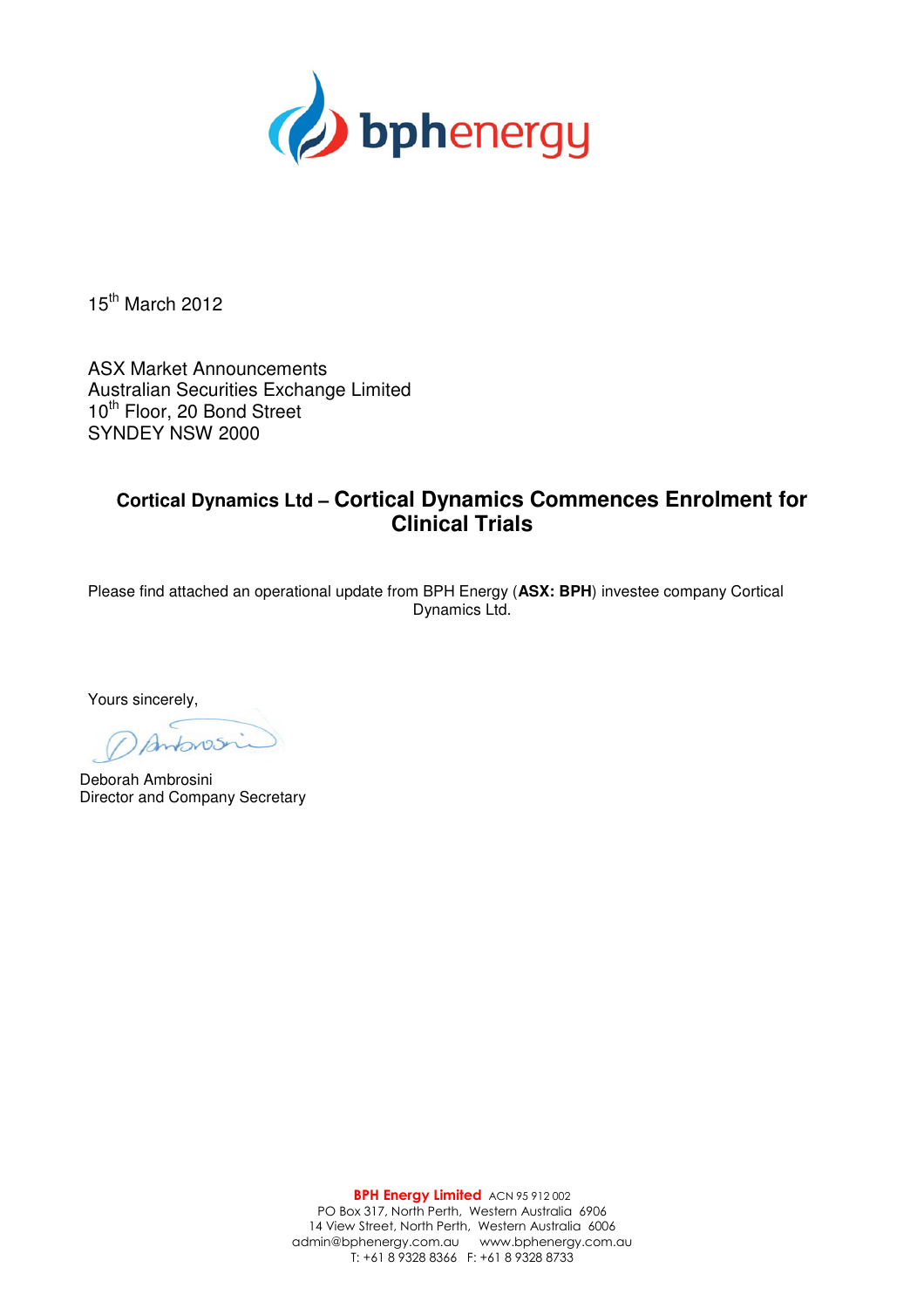

 $15<sup>th</sup>$  March 2012

ASX Market Announcements Australian Securities Exchange Limited 10<sup>th</sup> Floor, 20 Bond Street SYNDEY NSW 2000

# **Cortical Dynamics Commences Enrolment for Clinical Trials**

Cortical Dynamics Ltd ("**Cortica**l"), an investee company of BPH Energy Limited (ASX: BPH), is pleased to announce that the first patient has been recruited in its clinical trial at St Vincent's hospital in Melbourne. The TGA acknowledged notification of the trial in December following ethics approval which was received on  $8<sup>th</sup>$  November 2011.

It is expected that a total of 20 patients undergoing cardiopulmonary bypass surgery will be enrolled in the trial. The primary objective of the trial is the validation of the BAR monitor in an operating room setting where the presence of multiple artifacts are known to complicate the EEG assessment of anaesthetic action. Further information regarding the trial has been attached at Appendix 1.

The principle investigator in the trial will be Dr Desmond McGlade, Senior Staff Anaesthetist, from the Department of Anaesthesia at St Vincent's. Cortical has worked closely with Dr Desmond Mcglade and his team to develop protocols and reporting procedures.

Cortical's Chairman, David Breeze said, "We are pleased to announce the commencement of the validation trials, which is a significant moment for Cortical Dynamics. The validation of the BAR monitor within the operating room is an important step in Cortical's clinical development program".

This will be the second trial of the BAR monitor, following a study conducted at Swinburne University last year. This earlier study concluded that all the signal gathering and analysing components of the BAR monitor were functioning correctly, providing the necessary verification for the BAR system to be used in St Vincent's clinical trial.

### **About the BAR Monitor**

The BAR monitoring system measures a patient's brain electrical activity, the electroencephalogram (EEG), in order to indicate how deeply anaesthetised a patient is during an operation via an adhesive sensor applied to the forehead. The BAR monitor is designed to assist anaesthetists and intensive care staff in ensuring patients do not wake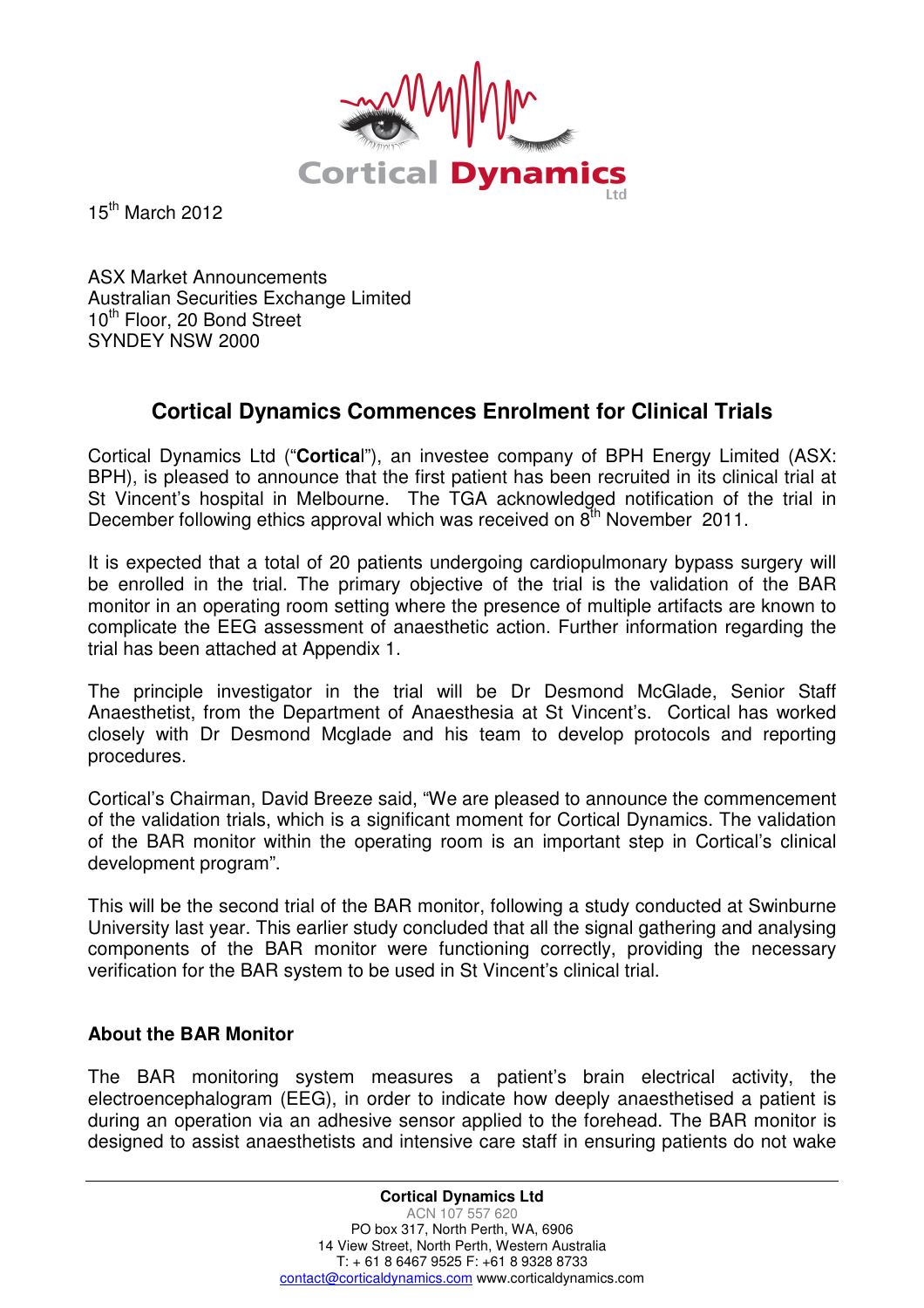

up un-expectedly, as well as reducing the incidence of side effects associated with the anaesthetic.

The BAR monitor improves on currently used EEG monitors by utilising advances in understanding of how the brain's electrical activity is produced, and how it is affected by anaesthetic and sedative drugs. The BAR's unique physiological approach is aimed at independently monitoring the hypnotic and analgesic states associated with anaesthesia, a feature no known existing EEG based depth-of-anaesthesia monitor is able to achieve. Objective monitoring of hypnotic and analgesic state will lead to improved anaesthetic and surgical outcomes, by reducing recovery times and minimising drug costs.

#### **About Cortical Dynamics**

Cortical Dynamics is a medical technology company that was established in 2004 to commercialise intellectual property relating to brain function monitoring developed by Professor David Liley and his scientific team at Melbourne's Swinburne University of Technology.

Cortical Dynamics, has applied for admission to the Official List of the Australian Securities Exchange and the offer closing date has been extended to 5:00pm (AWST) on Monday 30th April 2012.

Yours Sincerely,

David Breeze Chairman